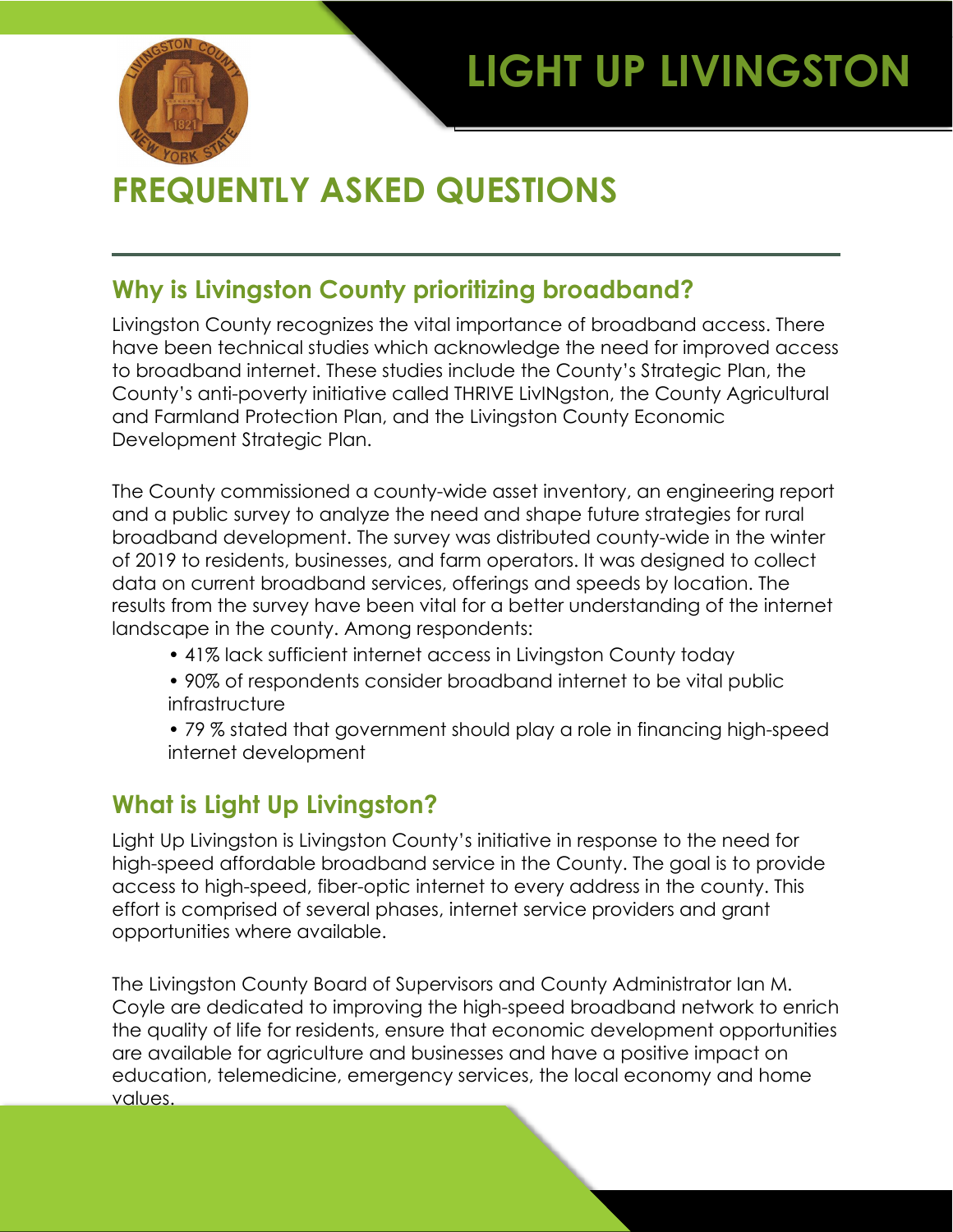# **LIGHT UP LIVINGSTON**



## **What are the goals of Light Up Livingston?**

The goal is to form public-private partnerships with internet service providers (ISPs) which:

- Provide the opportunity for 1 Gigabit per second (Gbps) speeds to every address in the county.
- Increase high speed internet offering and availability in all of Livingston County to promote economic development and quality of life.

## **What internet download and upload speeds are considered "high-speed" in Light Up Livingston?**

County leadership has set a goal of making 1 Gbps level download speed (or greater) and 50 Mbps upload available to those interested.

#### **When will high speed internet be available at my address?**

The New York State Broadband Program Office awarded a grant to Hughes Network Systems and Armstrong Telephone to expand high-speed internet in southern Livingston County. This is considered Phase I under 'Light Up Livingston'.

*Phase I:* New York State Broadband Program: http://armstrongny.com/Home/Map

*Phase II* of 'Light Up Livingston' is funded through the United States Department of Agriculture (USDA) ReConnect grant program and is the first step toward the County fulfilling its initiative. This phase involves a public-private partnership between Livingston County and Empire Access, a local Internet service provider.

*Phase II:* United States Department of Agriculture (USDA) ReConnect grant program public-private partnership with Empire Access: [www.empireaccess.com/livingston/](http://www.empireaccess.com/livingston/)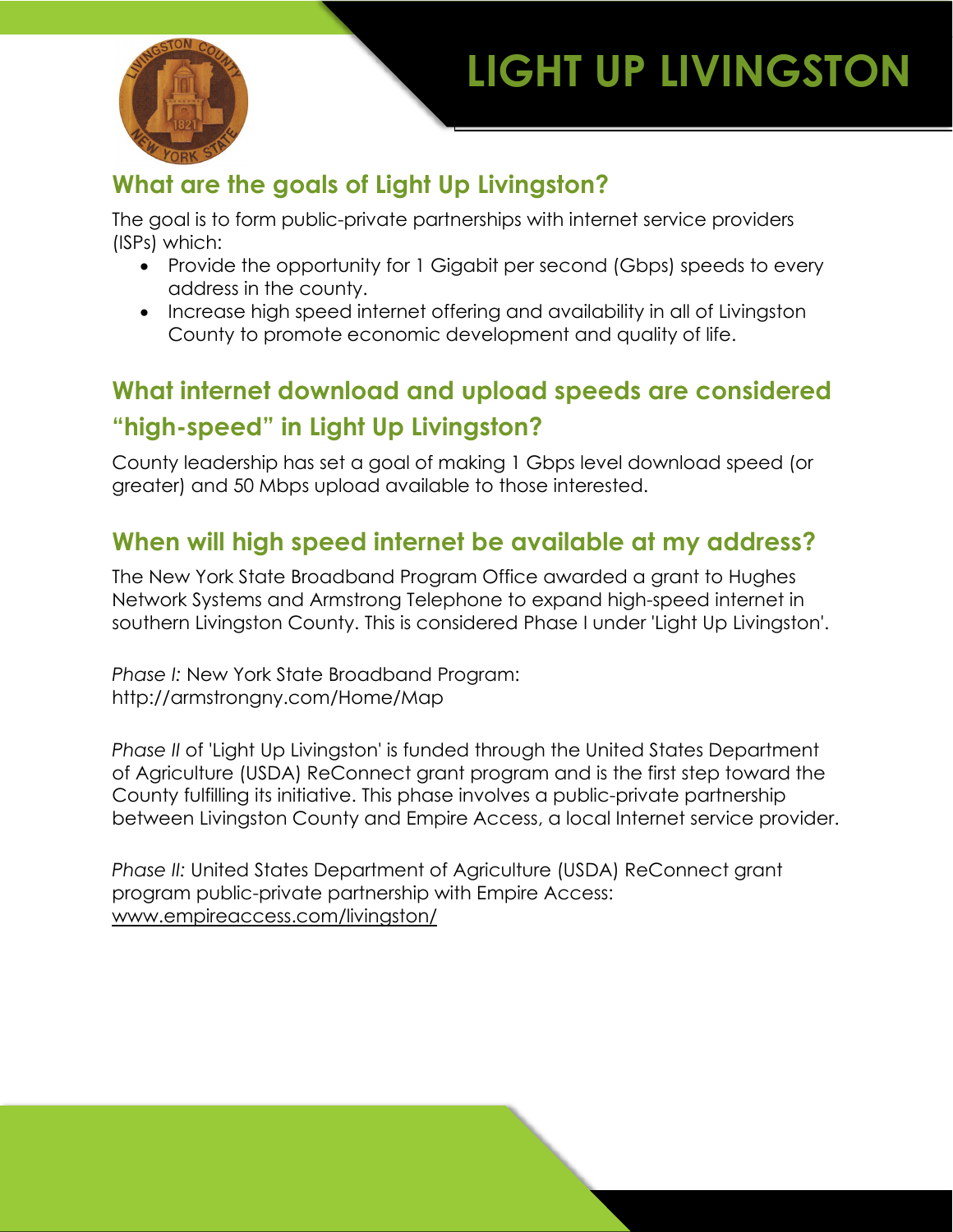

## **Is Livingston County an internet service provider?**

No, the Livingston County Board of Supervisors decided that it would be best to support public-private partnerships to expand broadband service offerings.

The New York State Broadband Program Office awarded a grant to Hughes Network Systems and Armstrong Telephone to expand high-speed internet in southern Livingston County. For more information on where these providers have expanded in Livingston County please visit:

<https://nysbroadband.ny.gov/resources/residential-broadband>

The USDA ReConnect grant program partnership is with Empire Access.

## **Who is involved in the ReConnect public-private partnership?**

Livingston County solicited a request for proposals and partnership on the USDA ReConnect grant application. Empire Access was the selected internet service provider for this partnership. Empire Long Distance Corporation d/b/a Empire Access (Empire) is one of the area's leading telecommunications companies, providing the latest technology for communications.

As part of the public-private partnership, Empire Access will own and operate hundreds of miles of a fiber optic network that will offer reliable, high-speed Internet access to the County's most underserved and unserved areas. Upon completion, household, farm, business and school addresses on the network will have access to 1 Gigabit-level Internet service. The fiber-to-the-premises network will be capable high-speed internet services depending on the need of the customer.

Empire is a family owned and operated company, and operates in New York and Pennsylvania. Today, Empire delivers communications services and solutions to a variety of customers ranging from residential, retail, manufacturing, wineries, banks, health care facilities, schools and law enforcement agencies. Empire Access utilizes a 100 percent fiber optic connection to deliver service. For more information on Empire Access please visit: [www.empireaccess.com/livingston/](http://www.empireaccess.com/livingston/)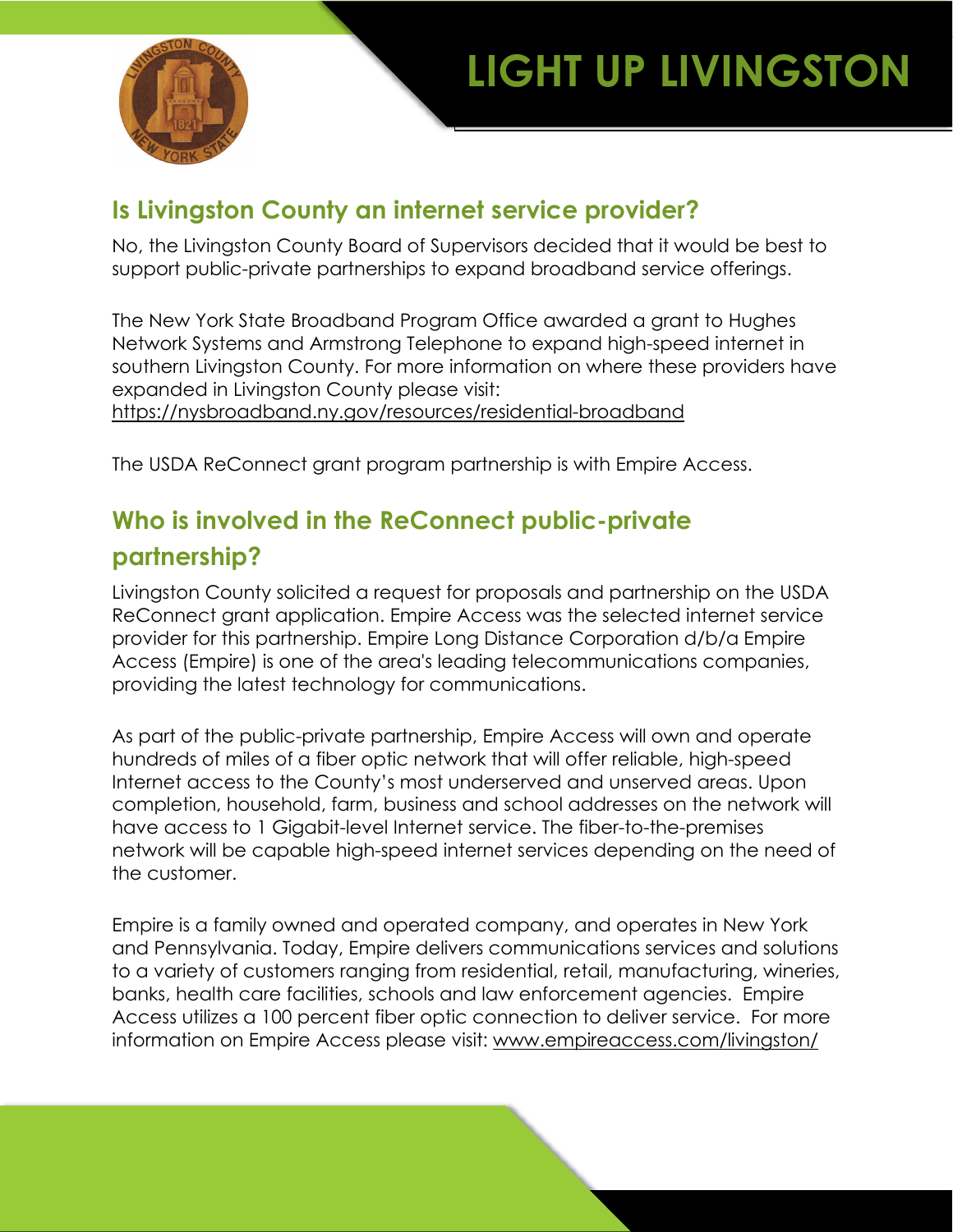



#### **What does fiber-to-the-home mean?**

Fiber optic technology uses strands of pure glass to transmit data via light waves. Fiber is the best choice for digital communications, such as high-speed Internet and digital TV, and capable of much greater bandwidth than other technologies. Fiber to the home is a solution for the future of technology.

## **What role does Livingston County play in the public-private partnership?**

Livingston County sponsored the ReConnect grant application and will provide match and seed capital for the Phase II effort.

### **Who owns and maintains the broadband fiber?**

Livingston County is partnering with private companies to expand broadband service offerings. For *Phase I* of Light up Livingston Armstrong Telephone owns and maintains the network and for *Phase II* Empire Access will own and maintain the Livingston County USDA ReConnect Network.

### **How is this project being paid for?**

The Light Up Livingston initiative is a phased approach where the county is leveraging grant opportunities as they become available. Right now, there are several funding sources and phases that make up Light Up Livingston.

*Phase I*: New York State Broadband Program *Phase II*: USDA ReConnect grant program

#### **When will the fiber installation begin?**

Armstrong Telecommunications has begun installation for the New York State Broadband Program in the Towns of Nunda, Ossian, Portage, and West Sparta. For more information visit: http://armstrongny.com/Home/Map

For the Phase II ReConnect grant program, Empire Access is the provider partnering with Livingston County. For an update on their schedule, locations and pricing visit: [www.empireaccess.com/livingston/](http://www.empireaccess.com/livingston/)